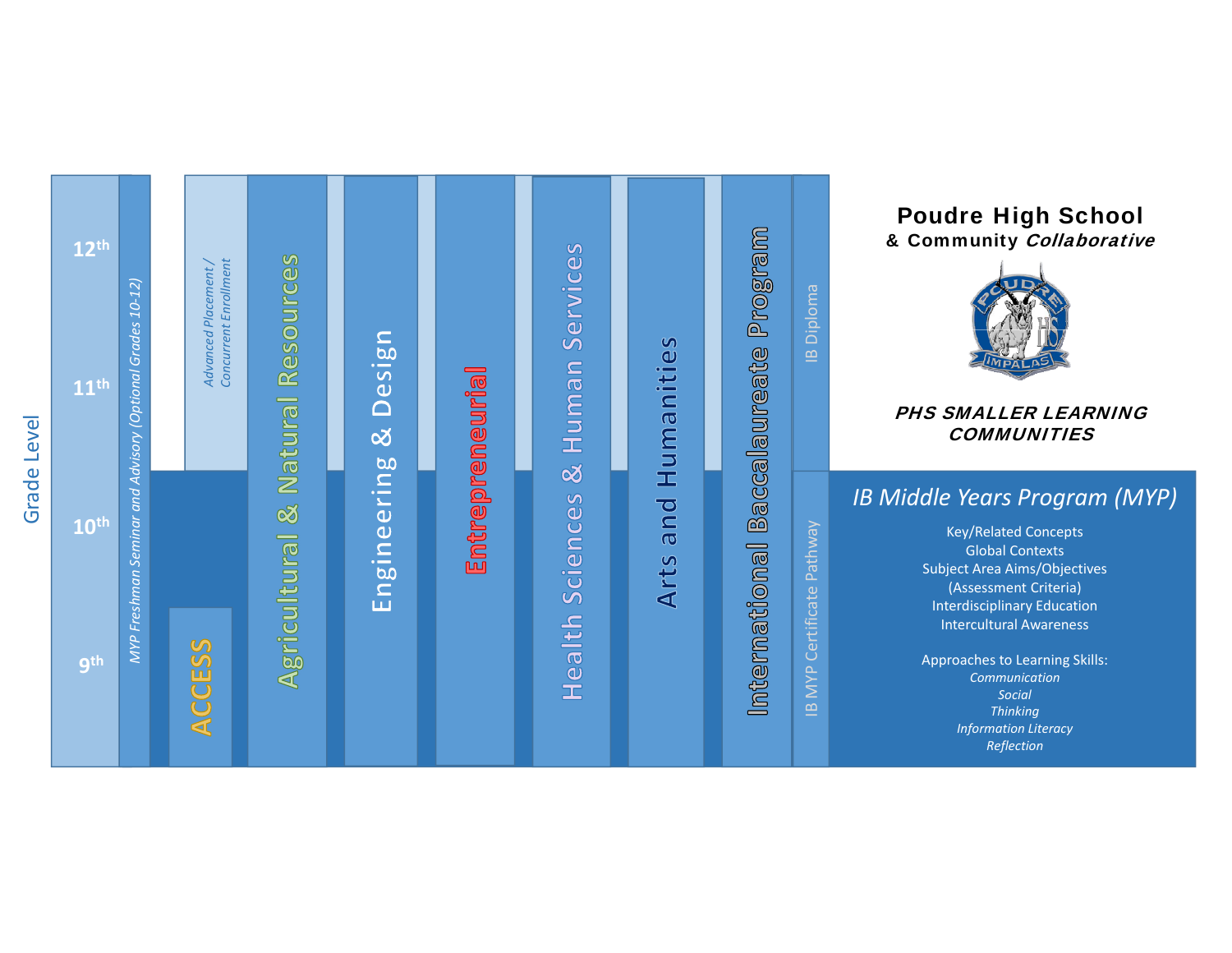### **ACCESS**

## *Focus of ACCESS program:*

- Transition to High School
- Approaches to Learning Skills
	- *‐ Social (Collaboration)*
	- *‐ Communication*
	- *‐ Research (Information/Media Literacy)*
	- *‐ Thinking (Critical Thinking, Transfer, Creativity & Innovation)*
	- *‐ Self‐Management (Organization, Affective & Reflection)*
- Academy/Pathway Exposure

### *PHS Program Connections:*

- AVID
- Freshmen Academy
- Discovery
- English Language Learning (ELL)
- Newcomer Academy

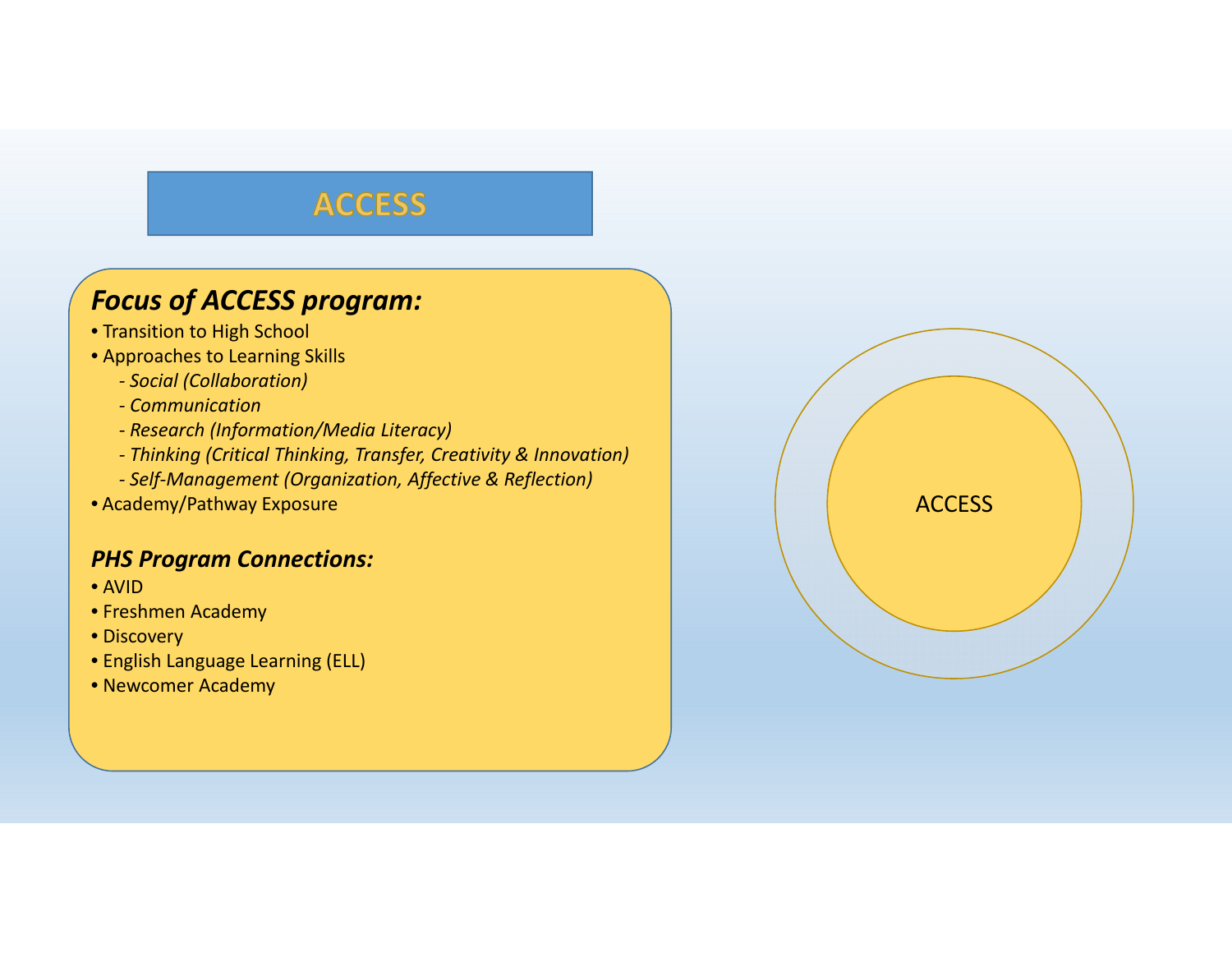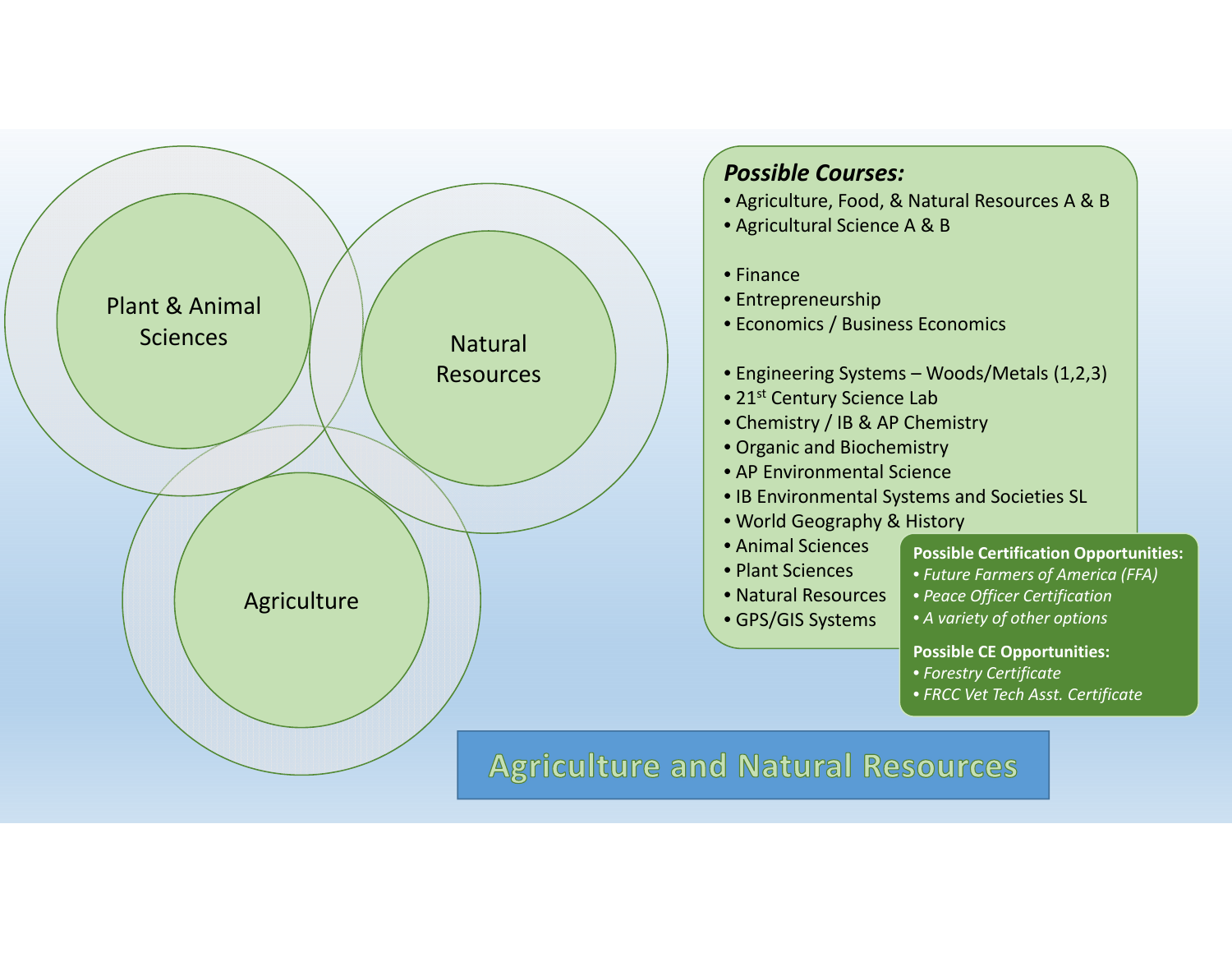# **Engineering & Design**

#### *Possible Courses:*

- Select Mathematics Courses
- Physics / IB SL Physics / Calc‐based Physics
- Chemistry / AP‐IB Chemistry
- 21<sup>st</sup> Century Science Lab
- Robotics 1 & 2
- Electronics 1
- Engineering Exploration
- Engineering Drafting 1
- 3D Modeling‐Engineering Drafting 2
- Architecture
- Engineering Systems ‐ Woods (1, 2, 3)
- Engineering Systems ‐ Metals (1, 2, 3)
- Construction Systems
- Geometry in Construction
- Clean Energy Manufacturing
- Aerospace Engineering
- GPS/GIS Systems
- Capstone Project

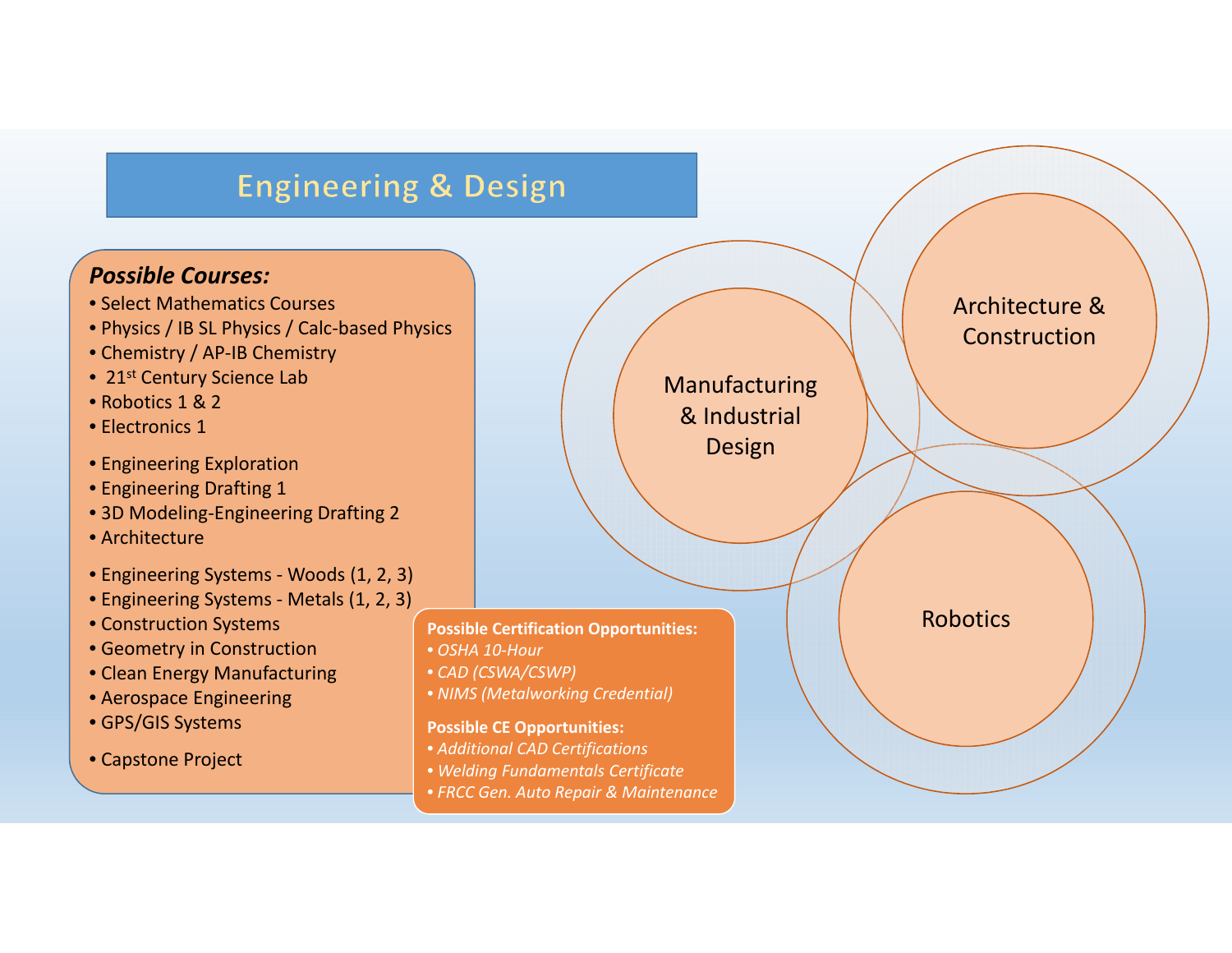

# **Entrepreneurial Academy**

#### **Possible Courses:**

- Finance / Financial Life Management
- Economics / Business Economics / AP Economics
- Sports and Entertainment Marketing
- Business Law
- International Business
- Accounting 1 &2
- Business Leadership
- Marketing
- Entrepreneurship
- Advanced Marketing
- Marketing Leadership

#### **Possible Certification Opportunities:**

• *ServSafe*

#### **Possible CE Opportunities:** • *TBD*

- Web Design 1 & 2
- Game design 1 & 2 / Mobile Apps
- Intro to Computer Science / AP Computer Science
- Gourmet Foods / Catering
- Advanced Gourmet / Catering II
- FACS Leadership Capstone
- PaCE 1&2 / Buddies
- ACE Career Skills / Financial Literacy / Economics
- ACE Internship & Work Experience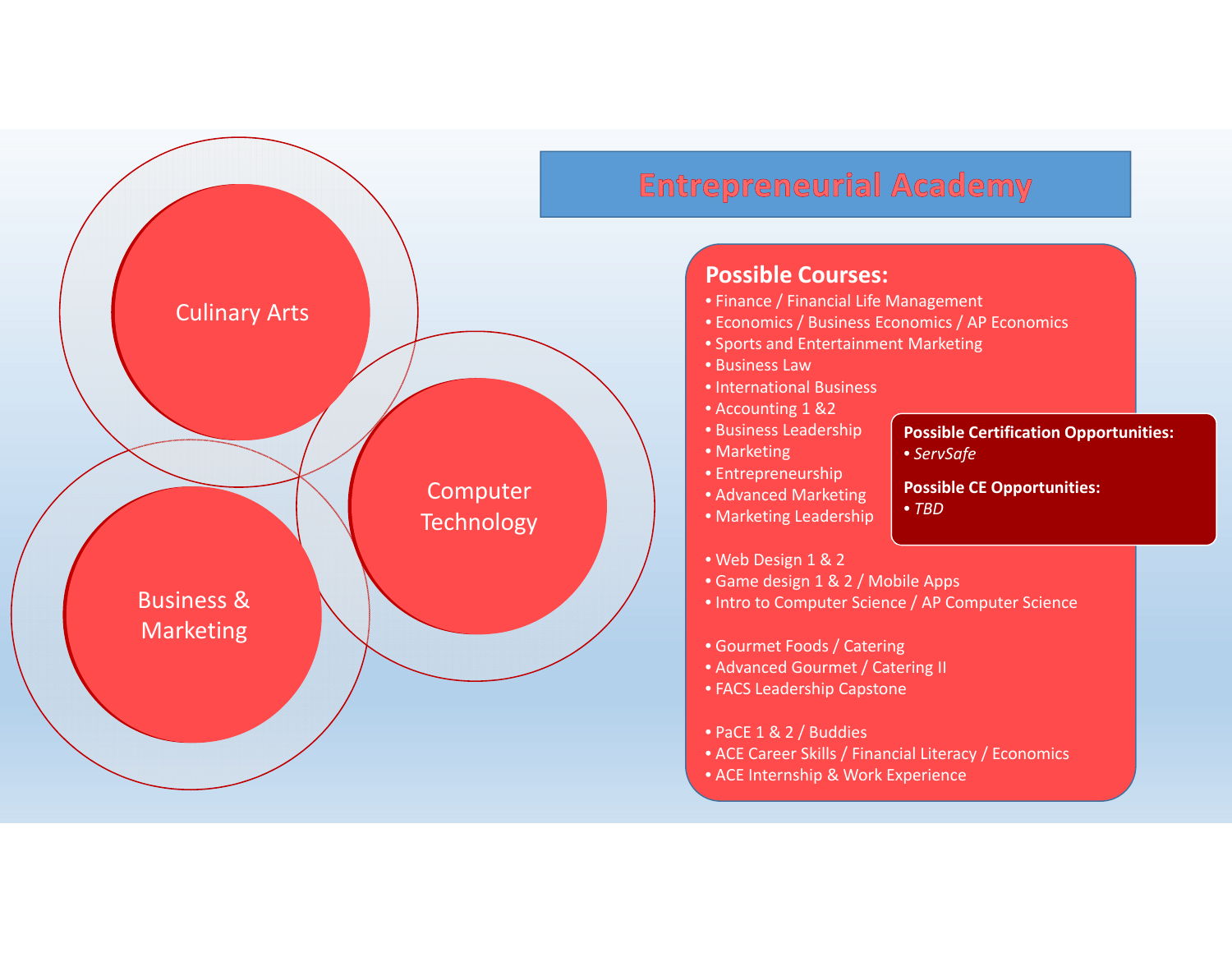# **Health and Human Services**

#### **Possible Courses:**

- Teen Choices
- Sociology / Sociology of Relationships
- Psychology 1 & 2 / AP‐IB Psychology
- Early Childhood Education
- Service Learning (Elementary Partnerships)
- Teacher Cadet
- 21<sup>st</sup> Century Science Lab
- Biology / Chemistry / IB & AP Chemistry
- Organic Chemistry and Biochemistry
- Anatomy & Physiology / Microbiology
- Cell Biology / Genetics
- Select Health and Wellness Courses
- Exercise Science / Sports Medicine

#### • Student Council

- Ambassadors
- Leadership
- Current World Affairs
- Service Learning
- Lit and Comp for Social Action
- International Business
- Management
- Capstone Project

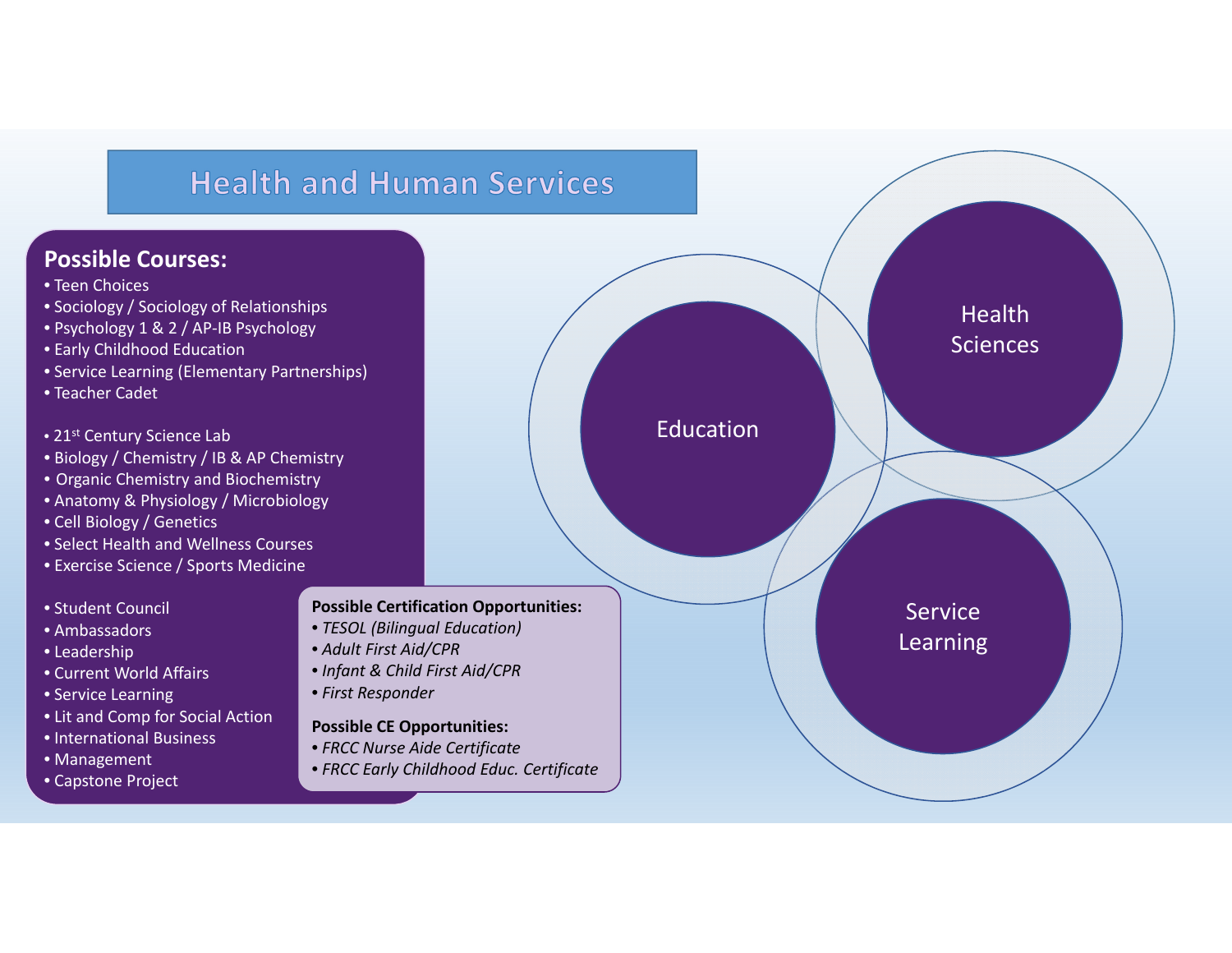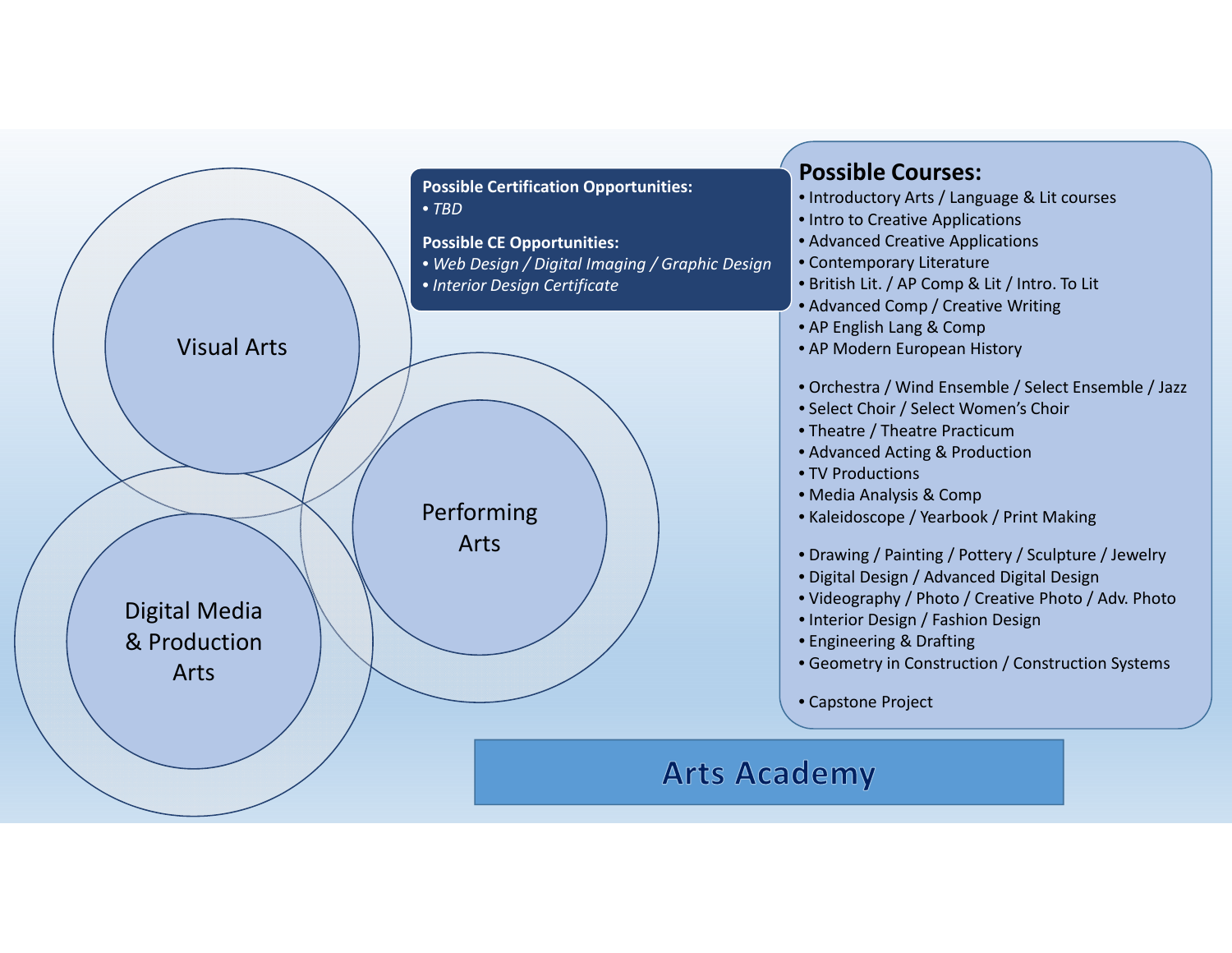#### *MYP Certificate Requirements –*

- Full MYP/Honors Academic Load (minimum 7 Subject Areas)
	- ‐ Language & Lit
	- ‐ Language Acquisition
	- ‐ Individuals & Societies
	- ‐ Sciences
	- ‐ Mathematics
	- ‐ Physical and Health Education
	- ‐ The Arts (Visual, Performing, Theatre)
	- ‐ Design (Business, Engineering, GIS)
- Community Service Requirement
- MYP Personal Project *(Bridge to Capstone)*

*IB MYP Certificate students will choose an emphasis in one of the PHS Academies/Pathways.*

### *IB Diploma Requirements –*

- Full IB Diploma Academic Load (6 subject areas)
	- ‐ Language & Lit
	- ‐ Language Acquisition
	- ‐ Individuals & Societies
	- ‐ Sciences
	- ‐ Mathematics
	- ‐ The Arts (Visual, Performing, Theatre)
- Theory of Knowledge
- Community, Activities & Service (CAS)
- Extended Essay



International Baccalaureate Program